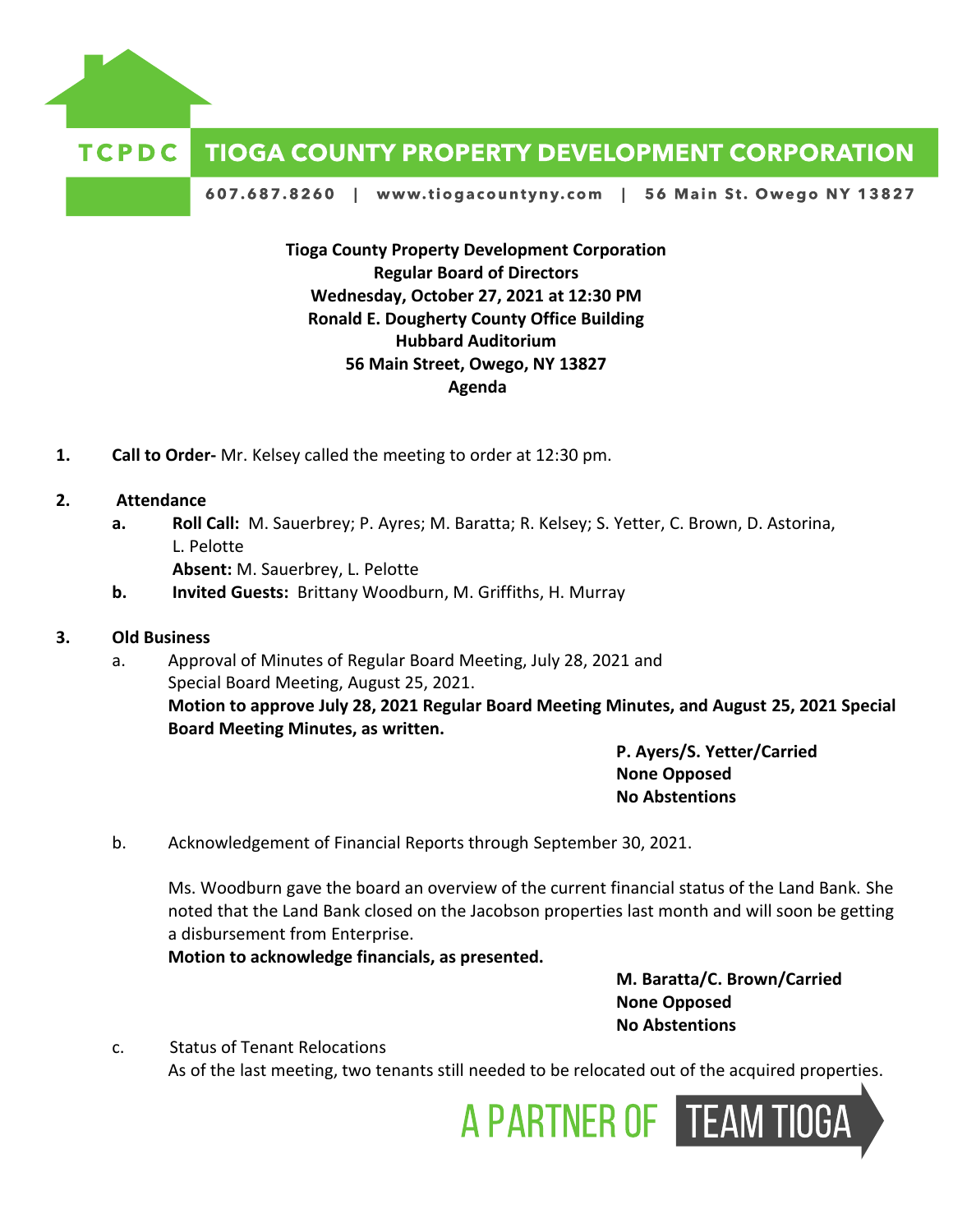Ms. Woodburn noted that both of these tenants have been successfully relocated, however there is now a third person that needs to be relocated. Ms. Woodburn has noted that they have attempted to assist the person with relocation efforts, but the person has been uncommunicative and unwilling to engage in relocation efforts. She is still exploring other ways on how to relocate this person. There may be legal grounds to remove the person from the property. Ms. Woodburn will keep the board updated on the situation.

## d. Status report on purchase of Temple/Liberty St properties/project to date

Ms. Woodburn noted that the Land Bank closed on the properties on September 30<sup>th</sup>. LCP Group and O'Rourke Environmental were able to enter the properties in order to conduct inspections for asbestos. Testing results will be in soon. LCP has scheduled the demolition of the properties for mid-November.

The INHS project at these properties has gone to the Village of Owego Planning Board and Zoning Board of Appeals for approvals. The project is currently awaiting a vote from the planning board on the site plan review.

e. Status of purchase of property on Liberty Street/OACSD project

Ms. Woodburn reminded the board that they approved entering into a purchase agreement for a property on Liberty Street at the last meeting contingent upon the receipt of grant funds from the Hooker foundation, review of the schools insurance policies, and drafting an MOU with the Owego Apalachin Central School District (OACSD). The property owner on Liberty Street accepted the proposal and signed the purchase agreement. The school district is going to move forward with environmental testing. J. Meagher and the school district's attorney are in the process of drafting the MOU. Once the MOU is completed, Ms. Woodburn will forward it to the board members. Ms. Woodburn noted that the conversation with the Hooker Foundation has been positive about funding the project, but the Foundation has requested to review the MOU prior to making a firm commitment.

f. Status of 80, 82 and 84 Main St, Candor NYMS Project.

Ms. Woodburn noted that this project is moving along. Environmental testing has been completed. The RFP was sent out and two bids were received. The contract will ultimately be between the contractor and the property owner, with the Land Bank having a sub-recipient grant agreement, which is already in place between the Land Bank and the property owner. The property owner is currently working with his lending institution on the financing package.

g. Status of request for American Rescue Plan Act funds

Ms. Woodburn explained that there has not been a final decision made by the legislature in terms of the Land Bank's request for funding from the American Rescue Plan Act, but is hopeful that they will be in favor of granting the Land Bank the funds that they requested.

## **4. New Business**

a. Approval of proposed 2022 Budget Ms. Woodburn reviewed the budget with the board. Mr. Kelsey noted that he has discussed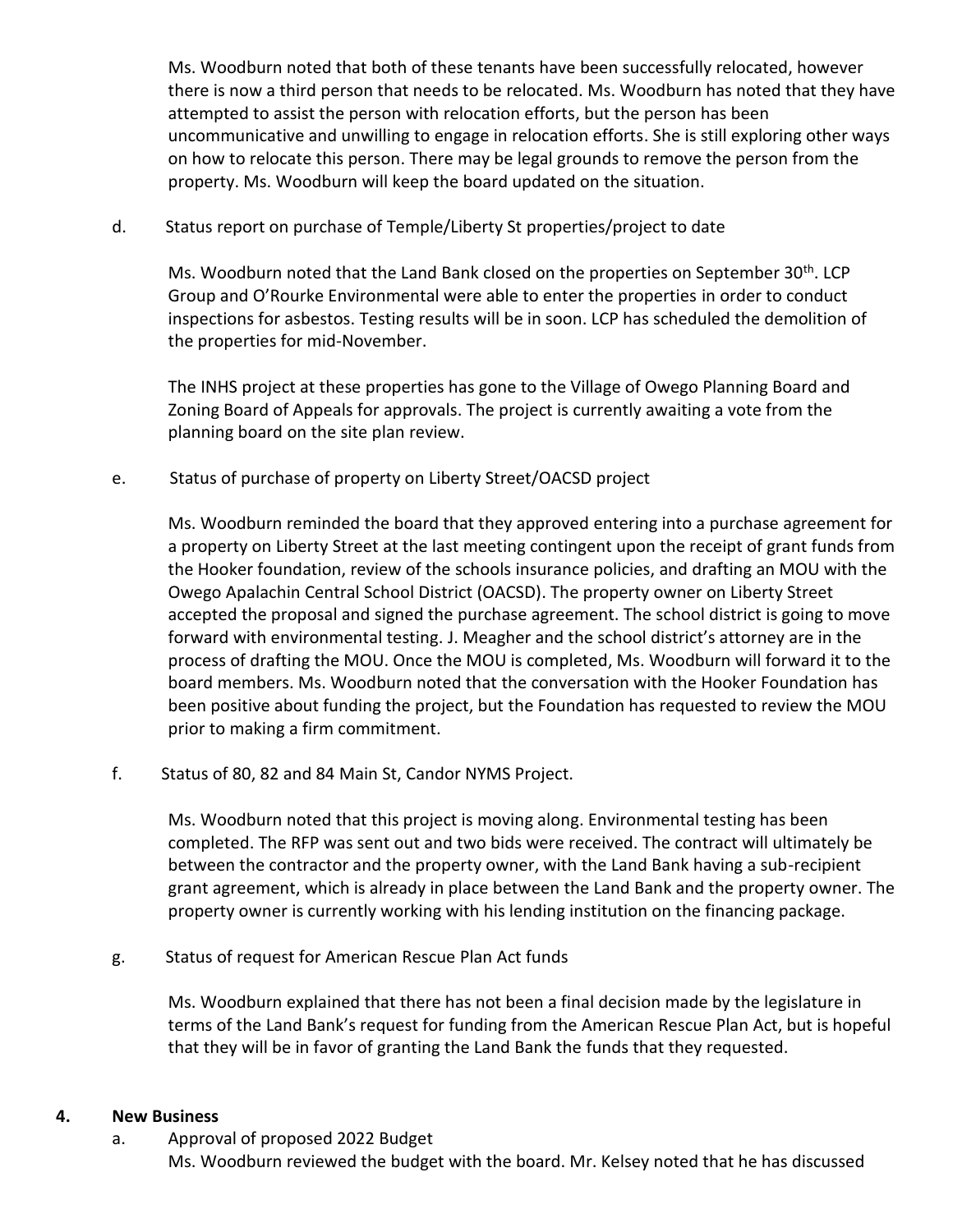potential other sources of revenues with Ms. Woodburn and Ms. Tinney, including private funding.

**Motion to accept Tioga County Property Development Corporation 2022 budget, as** 

**S. Yetter/D. Astorina None Opposed No Abstentions**

b. Proposal for audit services 2022, 2023 & 2024

Ms. Woodburn reported that a RFP was sent out for audit services for fiscal years 2022, 2023, and 2024. The RFP was sent to a number of firms and three responses were received. The lowest responsible bid was received from Bonadio, who has the current contract. **Motion to approve Bonadio as the audit services firm for fiscal years 2022, 2023 and 2024**. **C. Brown/M. Baratta None Opposed No Abstentions** 

c. Re-appointments for 2022

**presented.** 

Ms. Woodburn noted that there are three reappointments for this coming year, C. Brown, P. Ayers and M. Baratta. All three have agreed to serve another two-year term. The resolution has been sent to the legislature to reappoint them to their positions on the Land Bank board.

- d. Preliminary discussion regarding Slate of Officers for 2022. The board preliminarily agreed to keep the same Slate of Officers for 2022.
- e. Freedom of Information Officer **Motion to approve Brittany Woodburn as the Freedom of Information Officer for the Tioga County Property Development Corporation.**

**S. Yetter/P. Ayers/Carried None Opposed No Abstentions**

**Motion to move into Executive Session pursuant to Public Officers Law Section 105 at 1:15 pm to discuss financial matters, property acquisitions, and personnel matters.** 

> **P. Ayers/M. Baratta/Carried None Opposed No Abstentions**

**Motion to adjourn Executive Session at 1:32 pm.** 

**S. Yetter/D. Astorina/Carried**

f. Discussion of appointment of new board member **Motion to recommend Hannah Murray to the Tioga County Legislature for appointment as a Board Member to the Tioga County Property Development Corporation Board.**

**D. Astorina/C. Brown/Carried None Opposed No Abstentions**